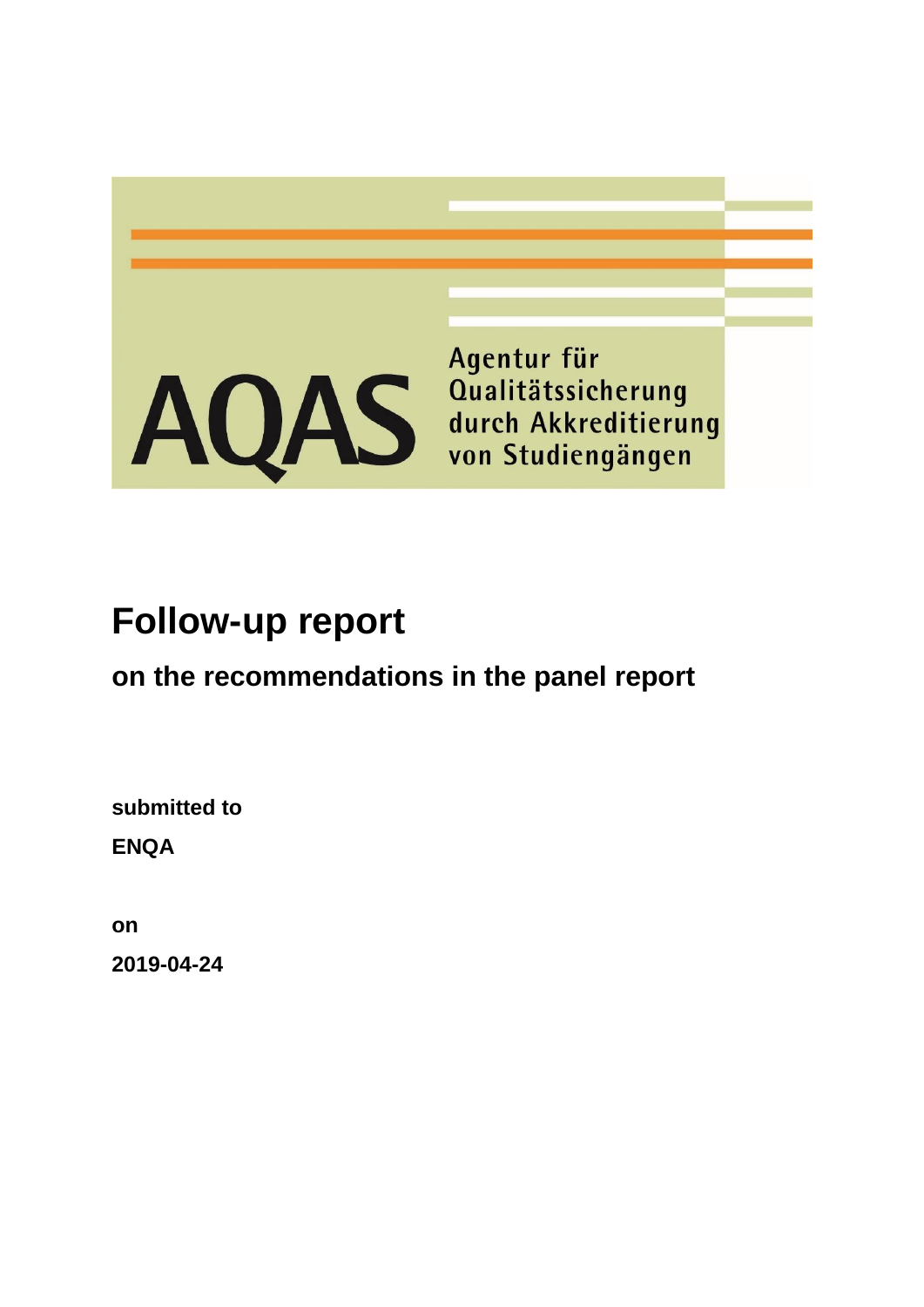

# **INTRODUCTION**

Since the last review of AQAS in 2017, the German Accreditation System experienced some major changes which also have an impact on the work of the agencies. AQAS had to review all documents for the procedures on the programme and institutional level in Germany to adapt them to the new national regulations. These processes are still ongoing.

Several of the activities discussed with the panel of experts which led to conditions and recommendations have been addressed by AQAS immediately after the site visit or within the process of fulfilling the conditions. Therefore, all topics which have been flagged by ENQA should already have been solved.

Due to the overhaul of the German Accreditation System the role of the agencies changed significantly. The German Accreditation Council (GAC) is now the accrediting body while agencies carry out the procedures requiring universities to deal with the GAC directly, without the agencies as arbitrators and decision-making bodies. The agencies now have to be reviewed by ENQA and listed in the European Quality Assurance Register for Higher Education (EQAR) – and do not need to go through the national accreditation by the GAC additionally anymore – to be allowed to carry out review processes in Germany. This integrates the German QA system closer into the European Higher Education Area (EHEA).

The agencies conduct the review procedures: they check the obeying of the criteria of programmes or quality assurance systems of universities, they set up the peer groups and organise the site visit, they coordinate the reports. The universities conclude a private contract with the agencies to "hire their services". After the agency has carried out the review process, universities need to apply for the accreditation to the GAC, handing in their self-evaluations and the reports from the agency and the peer group. Under this construction, private and administrative law are neatly separated. The agencies have become service providers for review procedures but they do not take the final accreditation decision in Germany anymore.

However, in international accreditation procedures AQAS still is the decision-making body which is the reason why AQAS adheres to the procedures described in the self-evaluation report in 2017 and endeavours to keep the highest standards in conducting programme and institutional review procedures as well on the national as the international level.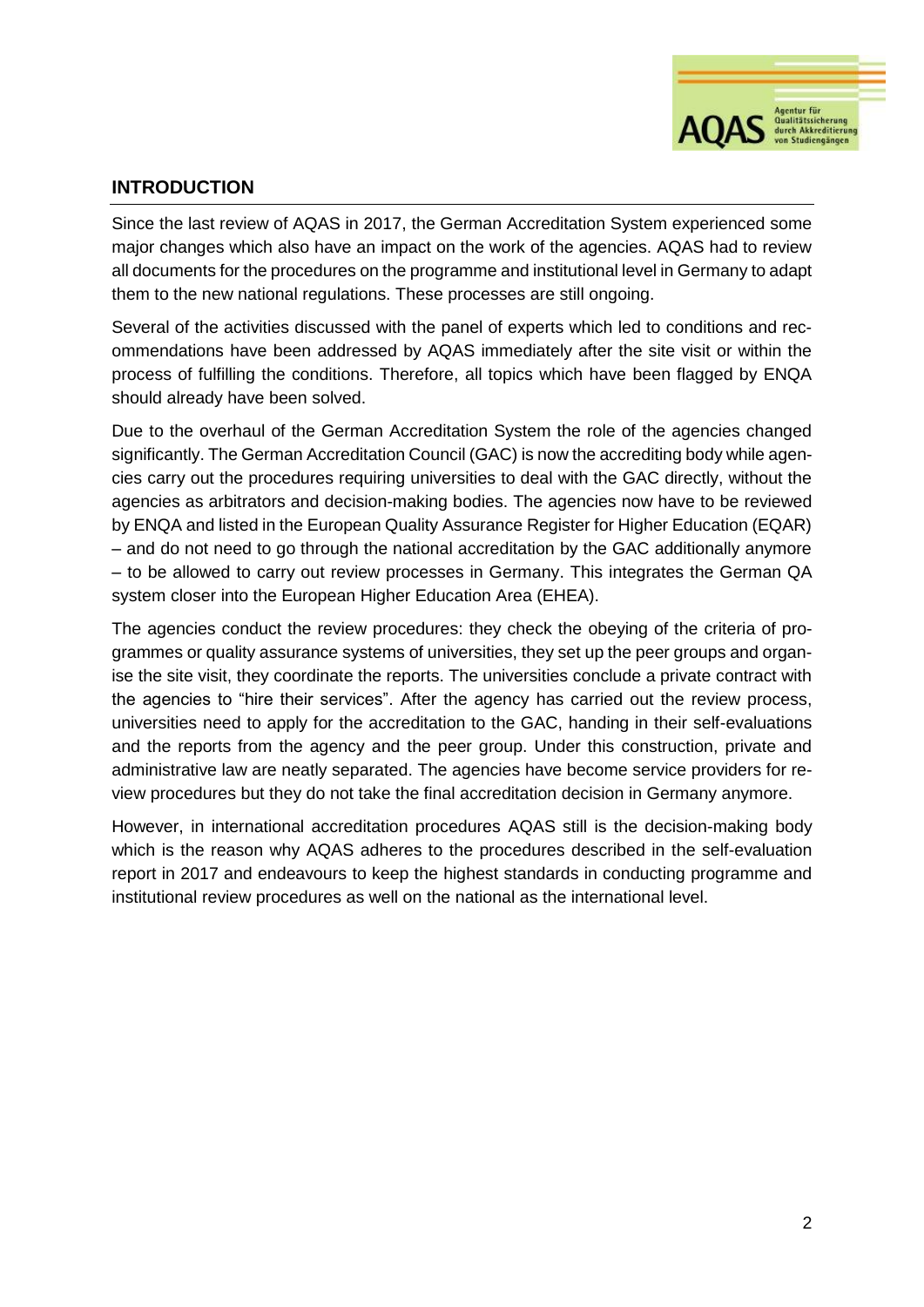

# **Areas for development**

# **ESG 3.1**

**AQAS should formulate requirements that define the distinction between accreditation and consultation, between ESG and non-ESG activities and between AQAS and AQAS ARCH in the form of a fundamental decision.**

Right from the start, AQAS strictly separated the tasks of AQAS, the membership organisation, and the company AQAS ARCH. The mother organisation AQAS e. V. is in charge of all accreditation procedures and decisions on the international level. AQAS ARCH only carries out national or international workshops and consultancy. Therefore, both organisations were and are strictly separated. It shall be recognized that there was no evidence nor any indication for a mix or overlap in the fields of work of our agency and the daughter company.

Already in 2014, the Board as well as the General Assembly determined the separation of consultancy and accreditation in its decision to set up the daughter company (GmbH):

*"Through the separation of the areas of classical accreditation (with the award of the seal by GAC) in the e. V. and additional projects in the daughter company (GmbH) a stronger internal and external transparency should be achieved.*

*The aim is to set up a separate company not involved in the German Accreditation System and which therefore has a greater potential to attract new business, offering universities and other education providers additional services. The non-profit company (AQAS e. V.) would therefore only serve the company's main aim (accreditation of QA systems in universities and study programmes)."*

It is perfectly clear to the Board, the commissions, the management and the consultants that AQAS e. V. cannot accredit the same organisation that received consultancy services through AQAS ARCH. We always interpreted the GAC decision "Standards for the design of the relationship between system accreditation and consultancy services" of 31.10.2008 as a fundamental requirement that we fully subscribe to in our programme accreditation procedures and in our international activities. AQAS shares the GAC position that an unbiased assessment and decision are key requirements for accreditation procedures to be trustworthy and impartial, along with agencies' professionalism and the highest levels of transparency. The ESG and the "Code of Good Practice for the Members of the European Consortium for Accreditation in Higher Education" provide us with direction and guidance in our work. We agree with GAC that the work of an accreditation agency in a particular procedure, be it programme or institutional accreditation, is incompatible with a preceding (or current) consultancy at the same university.

Consequently, and sharing the understanding of a strict requirement for separation of the business areas, the board and the management of AQAS are surprised as a number of other German agencies have daughter organisations which do provide accreditation procedures abroad and, in these procedures, this was never an area of concern in the national or international review procedures of the respective agencies. We believe that practicing transparency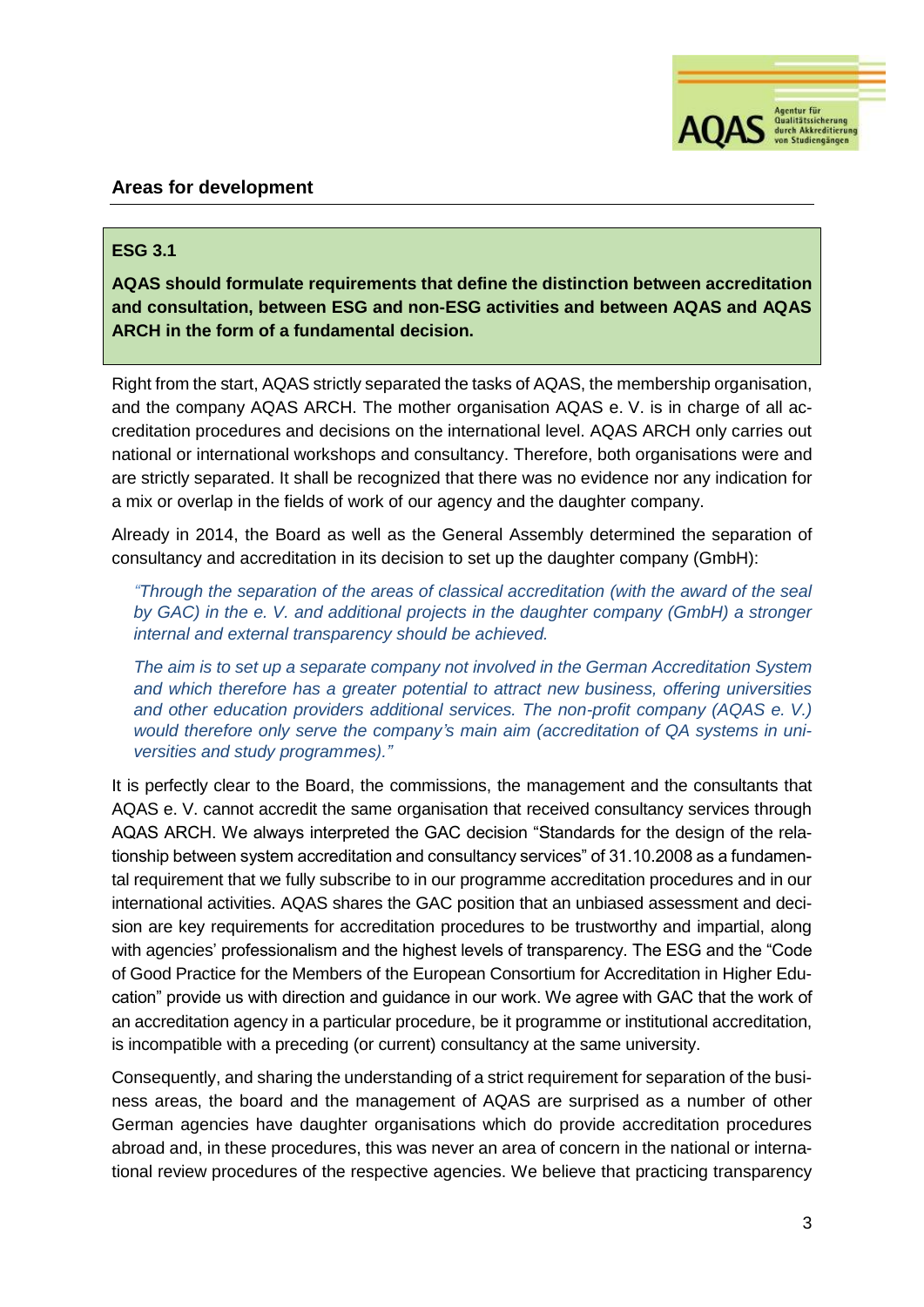

– as we did in our review – shall not result in a more critical reflection and that consistency of the assessment of the relations between mother and daughter organisation should be the same for all German agencies or not an issue at all.

#### **ESG 3.4**

**AQAS should develop a concept describing how the reflective reports are composed in future. One analysis performed previously should be published on the agency's homepage.**

Immediately after the review process by GAC, AQAS published several thematical analysis on the agency's homepage:

#### <http://www.aqas.de/ueber-aqas/thematische-analysen/>

Compared to the Accreditation Systems in other European countries, the German system is characterized by the fact that there is one German Accreditation Council (GAC) and 10 agencies which provide accreditation services to Higher Education Institutions. Therefore, the tasks are divided and so is the expertise which was compiled during the past years. The GAC rarely publishes on the German experiences as a whole due to a lack of human resources, and the agencies are only able to reflect on their specific experiences.

The core concept of AQAS concerning thematic analysis is that our experiences should have an immediate benefit for our stakeholders – mainly Higher Education Institutions and students. Hence, AQAS decided to publish or to present its results and experiences in theme-based overviews, gained over time from its accreditation procedures and projects (see above). Our concept of a thematic analysis is not limited to the idea of publishing reports that describe and analyse the general findings of our external quality assurance activities, but our core idea is to "report back", so that we can contribute to the discussions within the Higher Education System. Issues are e.g. experiences with the assessment of quality management systems of HEI in Germany ("Systemakkreditierung"), experiences with the application of the ESG outside Europe, a summary on the accreditation of franchise-programmes.

Once a year in our internal Strategy Meeting, AQAS discusses topics which are up-to-date in the educational area and develops a plan how to analyse the topics on the basis of our experiences and from our perspective which have led to some of the reports published on the agency's website. Several of our thematical analysis also have been used by other stakeholders for their discussions, e.g. GAC, Federal Ministry of Education (BMBF) or Higher Education Institutions.

The importance of publications on our homepage is not underestimated, but AQAS also would like to point out that the format in which we present our experiences can vary from case to case. We are quite frequently invited to present papers on national or international conferences or meetings (e.g. by GAC, INQAAHE, EQAF as well as on conferences in Kenya, Egypt) which we think is a contribution to the thematic development of the higher education area, too.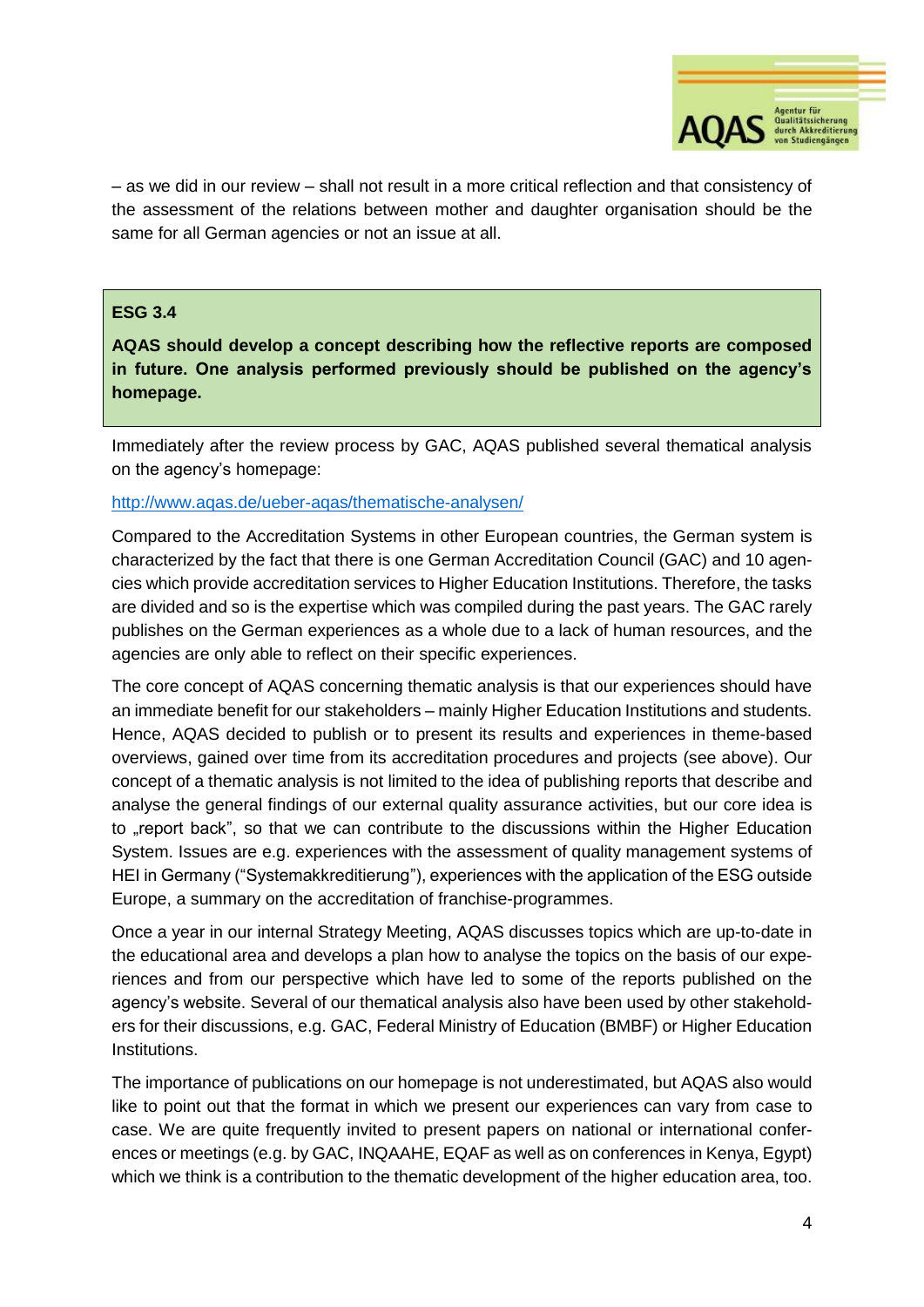

AQAS offers workshops and trainings, e.g. on the new German Accreditation System, because a lot of information is needed by different stakeholders. In Fall 2019, we will offer a new workshop format including highly experienced external trainers from abroad on "Digitalisation in studying and teaching". With this approach we also react on the changes in the German Accreditation System which now defines a more service-oriented role for the agencies. This gives more freedom to the agencies also to address issues which are not directly related to external QA but important for the future development of teaching and learning.

Moreover, AQAS regularly participates in panel discussions, gives interviews, provides information on certain issues for the GAC, so that the latter can publish aggregated experiences of several agencies (e.g. like in the analysis of conditions given to programmes in accreditation procedures in the German system).

[http://www.akkreditierungsrat.de/fileadmin/Seiteninhalte/AR/Veroeffentlichungen/Berichte/Bericht\\_Aufla](http://www.akkreditierungsrat.de/fileadmin/Seiteninhalte/AR/Veroeffentlichungen/Berichte/Bericht_Auflagenstichprobe_final.pdf)[genstichprobe\\_final.pdf](http://www.akkreditierungsrat.de/fileadmin/Seiteninhalte/AR/Veroeffentlichungen/Berichte/Bericht_Auflagenstichprobe_final.pdf)

[http://www.akkreditierungsrat.de/fileadmin/Seiteninhalte/AR/Veroeffentlichungen/Berichte/Bericht\\_the](http://www.akkreditierungsrat.de/fileadmin/Seiteninhalte/AR/Veroeffentlichungen/Berichte/Bericht_themenbezogene_Stichprobe_Systemakkreditierung_2017_01.pdf)[menbezogene\\_Stichprobe\\_Systemakkreditierung\\_2017\\_01.pdf](http://www.akkreditierungsrat.de/fileadmin/Seiteninhalte/AR/Veroeffentlichungen/Berichte/Bericht_themenbezogene_Stichprobe_Systemakkreditierung_2017_01.pdf)

AQAS provided support to GAC by submitting advisory statements/opinions and experiences as well as by participating in working groups (e.g. on joint programmes, on the new German Accreditation System). Moreover, AQAS recently contributed to conferences on several topics organised by GAC, the Network of Peers of the Trade Unions or to inhouse workshops at universities.

# **ESG 3.6**

**AQAS should expand the existing Share Point server to the extent that the quality management processes display the requirements of the PDCA cycle.**

AQAS uses a SharePoint Server, where all the agency's core processes are available with the respective responsibilities, corresponding information and required submissions. Two employees are responsible for keeping the SharePoint server up to date. It is a web-based application which offers, among other options, the possibility to manage projects over the Intranet, to coordinate tasks or to maintain documents.

AQAS uses its SharePoint Server to provide its staff members with all relevant document templates relating to accreditation procedures. The templates are provided in the form of guidelines for consultants. In addition, all key accreditation processes are illustrated on the SharePoint Server as well as the sub-processes lying behind the key processes (*see appendix 1*). The guidelines for consultants and the Wiki accreditation procedures guide can also be found on the SharePoint Server.

All three areas are inter-linked at specific points. This structure ensures that staff members have easy access to relevant information and documents regarding accreditation procedures. Sections marked with an "" refer the user to the relevant page in the guidelines or take the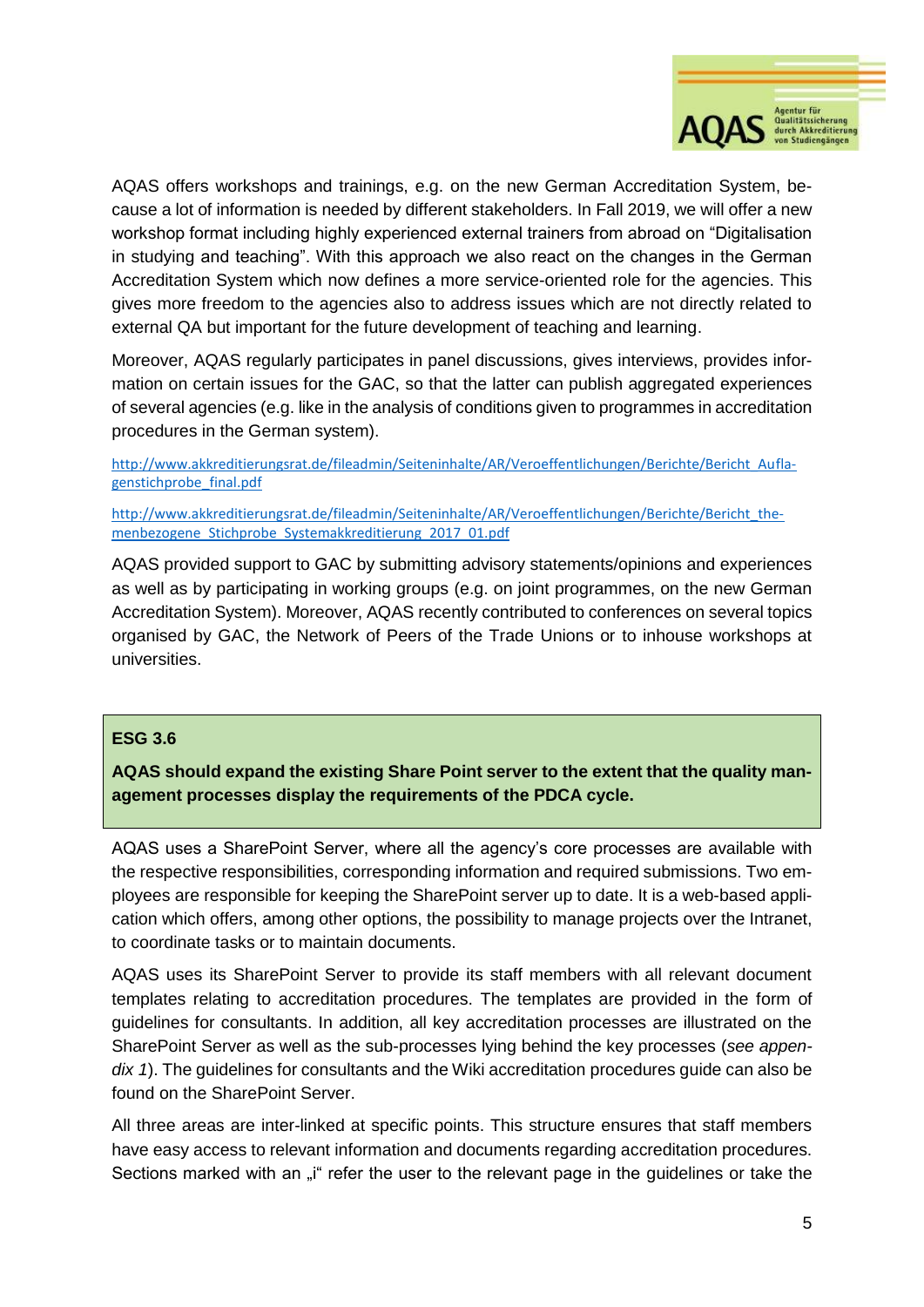

user to the Wiki pages which can, if required, be connected with the templates (*see appendix 1*). Therefore, the SharePoint Server is a tool to manage knowledge and content for AQAS. It is also a handbook for the day to day activities of the agency. AQAS uses a file server to store its data (for instance documentation related to specific accreditation procedures and projects). All consultants have access to this server.

In 2017, AQAS installed the new position of a "Quality Assurance Manager" who has the task to formalise AQAS' quality assurance mechanisms and to make them more systematic. Against this background, the AQAS QM system can thus be presented as a PDCA cycle:

**PLAN**: The Board of AQAS adopted its quality management system in May 2016 which is based on the ESG. During the review process of AQAS our QM system was presented to the panel of experts from GAC and they appreciated it but stressed that the Share Point Server should also be used to close the PDCA cycle. To fulfil the condition we created a new section called "Quality Assurance" on SharePoint and where we store, among other documents, our QM Concept and the diagram showing the PDCA cycle which can be found below (*also see appendix 2*).

All staff members are provided with the SharePoint templates as well as information on operational details, such as the guidelines for consultants and the Wiki. This process ensures a consistent approach for accreditation procedures and the compliance with quality standards. This process can be assigned to the planning level ("How should an accreditation procedure be carried out according to schedule?").

*DO:* The level "do" covers the implementation, respectively the practical use of the documents and materials including the planning level i.e. the carrying out of a concrete accreditation procedure. As already explained above, all relevant accreditation-related documentation is saved on the file server which is joined up with SharePoint and also accessible by all staff members.

*CHECK:* AQAS continually reviews the quality of its accreditation procedures in line with the principles of a continual improvement process. These measures include: regular exchanges of the staff responsible for carrying out accreditation procedures with the committees (the Board and both Accreditation Committees); systematic surveys of experts and university contacts by ZEM (Centre for Evaluation and Methods, University of Bonn); as well as internal exchanges among staff members at the AQAS office.

Consultants also receive direct feedback from university contacts or experts which contribute to the improvement of processes. All comments and feedback for improvement are discussed in the Jour Fixe meetings of the staff. Feedback/action points for changes are implemented and documented on SharePoint. All corresponding meeting minutes or result reports of the ZEM are saved on the file server. The weblinks to all reporting instruments have been pooled together and can be accessed under the section "Quality Assurance" on the SharePoint Server. Thus, the level "Check" is also mapped in SharePoint.

ACT: The Quality Assurance Manager has overall responsibility for the implementation of the changes listed under "Check". These changes cover the review and regular updating of templates, materials and/or explanatory texts. Minutes of the committees or the Jour Fixes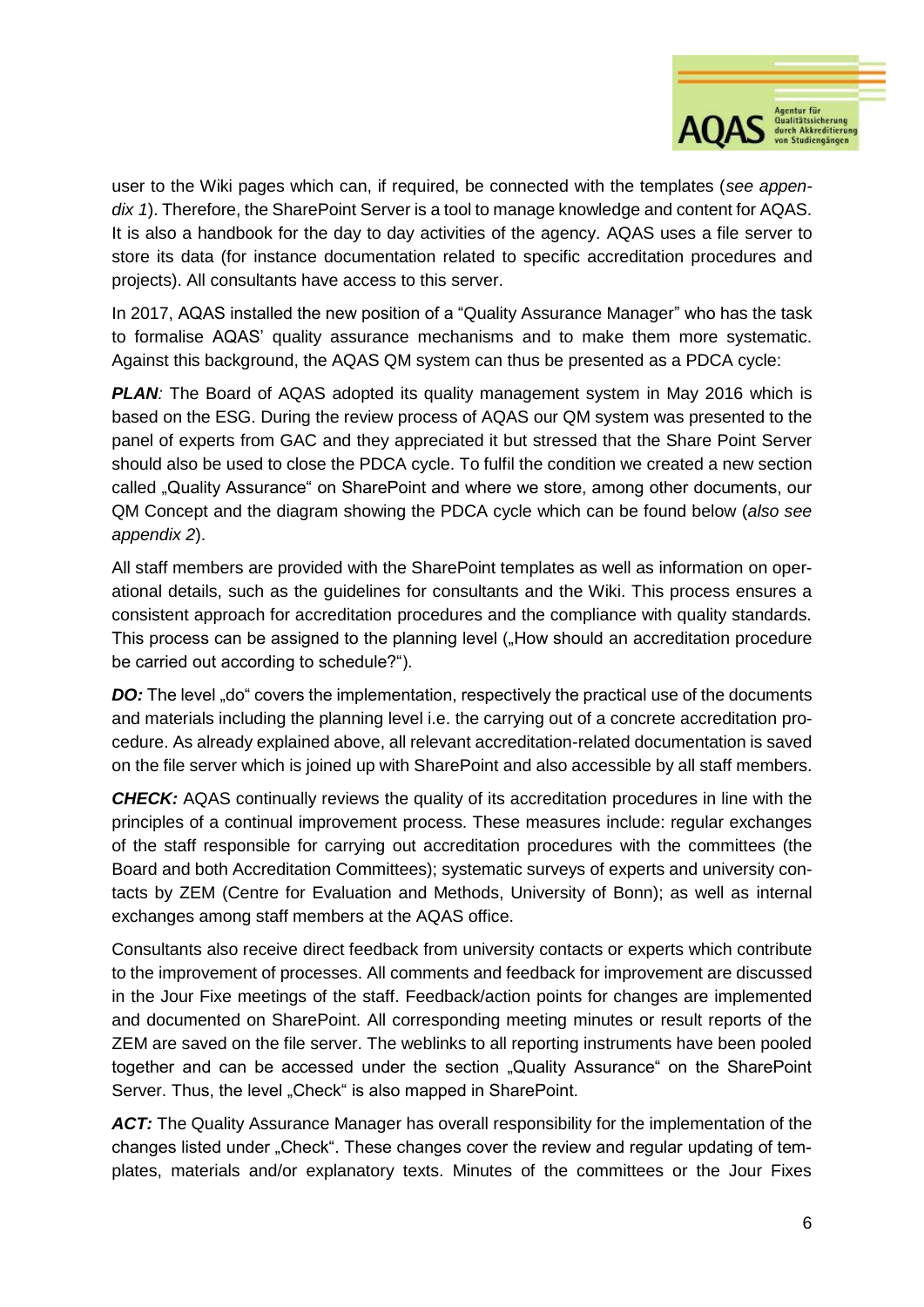

document the concrete implementation of changes and templates in SharePoint including the version number. Thereby, the closure of the control loop is also documented on SharePoint.

The PDCA cycle can be represented graphically thus:



It is important for AQAS to continually develop its quality assurance concept and to align it with the current and changing conditions. Due to the changes of the German Accreditation System, we are further developing the concept at the moment to adapt it to the new situation. Anyway, the core processes the concept described bases on will not be changed as they mainly focused the conducting of review procedures which the final accreditation decision only is a part of.

# **ESG 2.5**

**The criteria for international institutional accreditation should be published.**

The criteria were published immediately after the review process by GAC on the AQAS homepage in 2017 and are available here:

<https://www.aqas.eu/institutional-accreditation-audit/>

The full set of criteria and indicators for institutional accreditation are available for our clients who receive the document after signing the contract with AQAS. The reason for the restrictive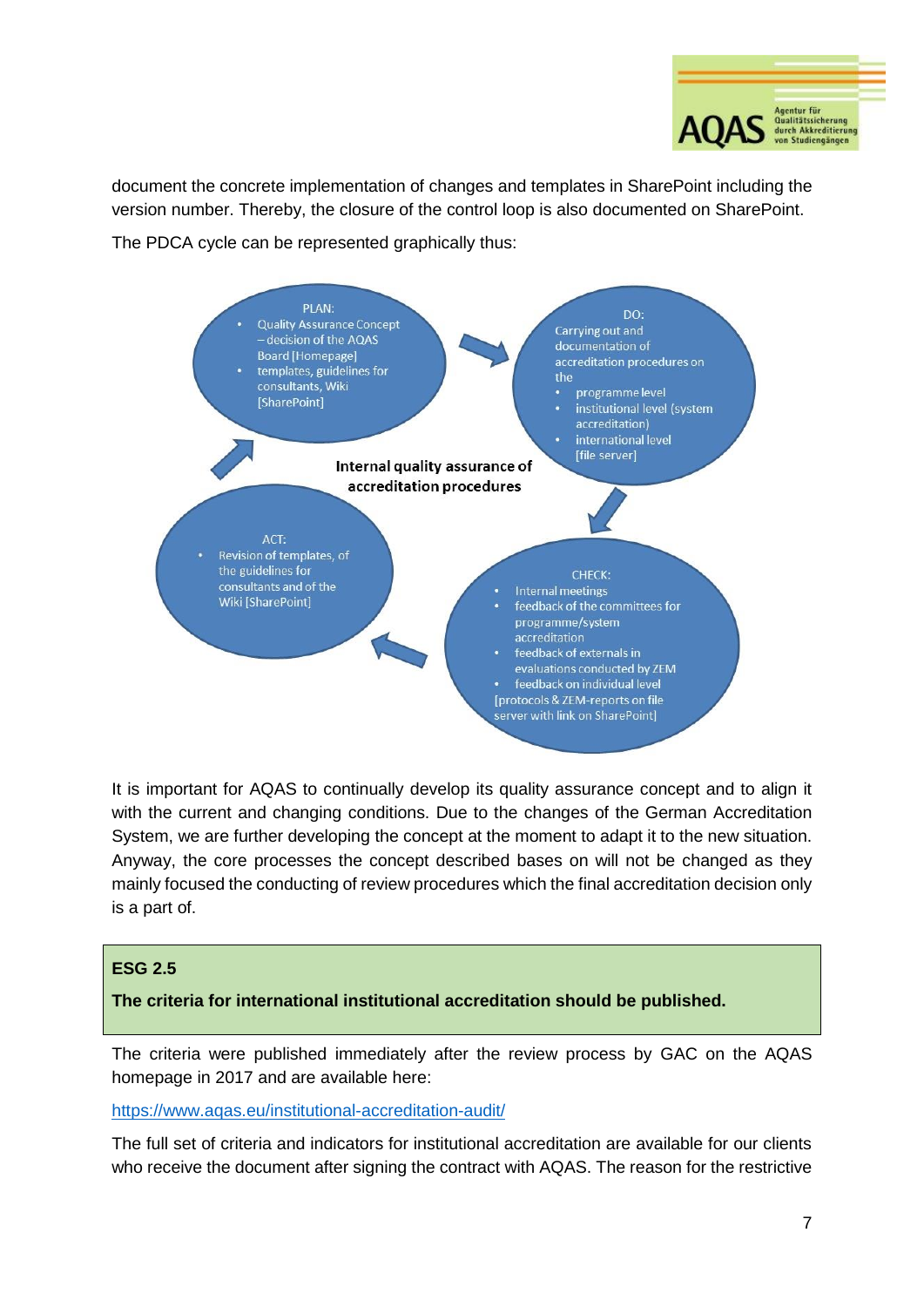

handling of the criteria is that, due to the competition of the agencies in Germany, AQAS noticed that our ideas, approaches and presentations were plagiarised several times in the past. EQAR respected this argument by AQAS in the past review process in 2017.

### **ESG 2.6**

**AQAS should improve the search options on its website for review reports of international procedures. AQAS should look for solutions together with the Accreditation Council and the personnel responsible for the database in order to resolve the entry problems in the central database. The disputed function restrictions and data losses should be documented.**

All reports on international procedures of AQAS are published on our homepage (mainly in English):

<https://www.aqas.eu/accredited-study-programmes/>

Also, the reports on programme and institutional accreditation procedures in Germany can also be found on our website (in German) so the demand to inform the public is fulfilled by the agency for all procedures:

<https://www.aqas.de/programmakkreditierung/akkreditierte-studienprogramme/>

<https://www.aqas.de/systemakkreditierung/akkreditierte-hochschulen/>

Due to the changes in the German accreditation system, GAC implements a new database on its homepage at the moment. All AQAS' entries should be found in the new GAC database which includes our past entries, which were hosted by the German Rectors' Conference (HRK) till 2019, as well as new entries. In this new database, the German Accreditation Council will enter the results of all reviews of national study programmes as well as of quality assurance systems of German universities on which the Accreditation Council itself will have made an accreditation decision.

The decision in international procedures will still be taken by the Accreditation Commission of AQAS also in the future and cannot be listed in the database of the German Accreditation Council. AQAS will, of course, continue to publish the results and reports on these procedures on our homepage and will also enter them in the EQAR database (DEQAR) from May 2019. In order to learn how to use this new database, AQAS has already successfully participated in an EQAR workshop in 2018. Gradually, all older procedures will be added to the DEQAR database so that a complete overview of all international procedures of AQAS will be available in 2019. This means that there will be complete transparency on the European level.

AQAS was and is convinced that transparency concerning the outcomes of accreditation procedures is crucial for our clients, the students and other stakeholders and is therefore in our own interest.